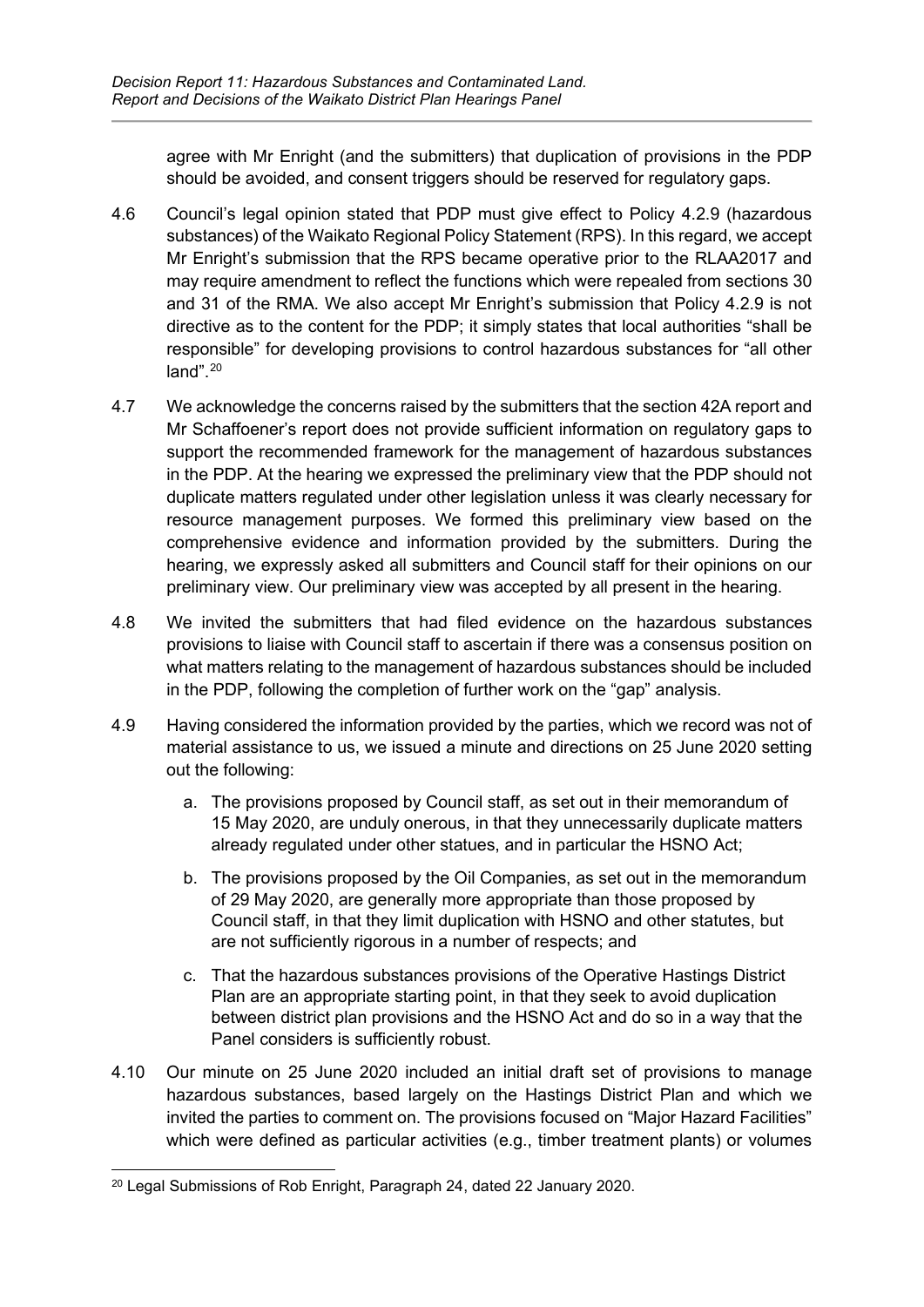for the storage of fuel. The storage, handling or use of hazardous substances meeting the definition of a Major Hazard Facility were classified as:

- a. Non-complying activity in the Residential, Country Living, Village or Rangitahi Peninsula Zones; and
- b. Discretionary activity in all other zones;
- 4.11 Any new storage or use of hazardous substances with explosive or flammable intrinsic properties within 12 metres of the centre line of a National Grid Transmission Line was a non-complying activity. The storage, handling or use of hazardous substances that do not meet the definition of Major Hazard Facility is a permitted activity.
- 4.12 A number of the parties provided feedback on our revised draft provisions, including the following:
	- a. Fire and Emergency New Zealand;
	- b. Genesis Energy;
	- c. The Oil Companies;
	- d. Ports of Auckland;
	- e. LPG Association; and
	- f. Ms Overwater
- 4.13 Having considered the detailed evidence from submitters and the feedback on our draft revised set of provisions for managing hazardous substances, we consider that our draft is the more appropriate approach (with minor amendments as we discuss below). We consider that the revised provisions effectively manage hazardous substances in a clear and concise manner without unduly constraining normal activities such as farming.
- 4.14 We agree with the Oil Companies and POAL that the term "Significant Hazardous Facility" will avoid potential confusion with the definition of major hazard facility used in the Health and Safety at Work (Major Hazard Facilities) Regulations 2016. We do not agree with Ms Overwater that the term "manufacture" should be deleted from Objective 10.1.1 as is it not just the subsequent use, storage and disposal of hazardous substances that presents risk. We agree with the Oil Companies and POAL who requested the deletion of the term "transportation". We note that the definition of "major hazard facility" explicitly excludes the transport of hazardous substances and consider that the PDP has limited ability to control the transport of hazardous substances in any event.
- 4.15 We have amended the volumes of petrol and diesel in response to the comments from the Oil Companies and POAL and focused only on above ground storage to avoid duplication with other documents / processes. We agree with Mr Lindenberg that the defined term "use" should instead be "use of hazardous substances" to provide additional clarity.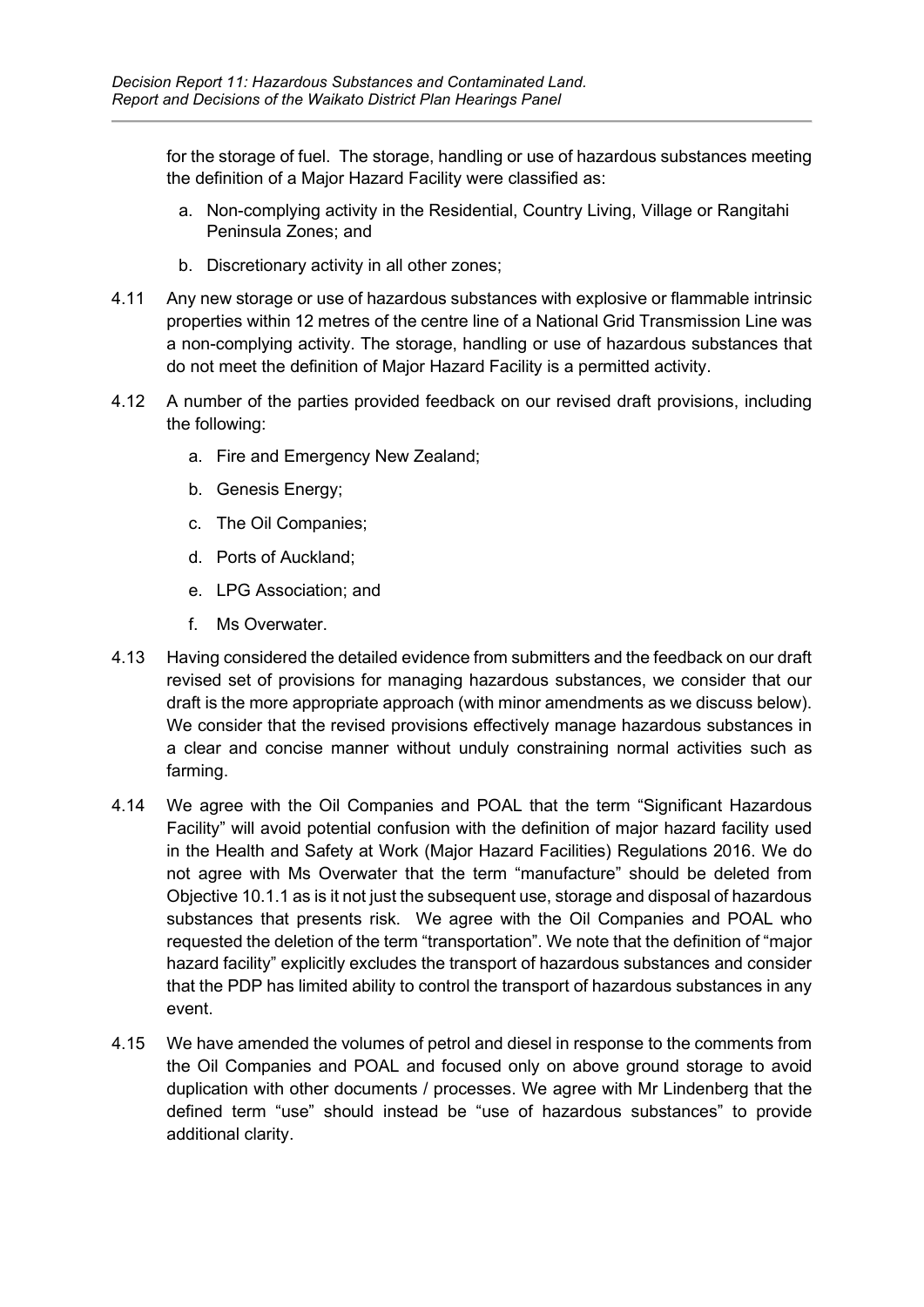4.16 Having made these amendments, we consider that the following two objectives are the most appropriate way to achieve the purpose of the RMA:

> 10.1.1 Objective To protect the community and natural environment from the adverse effects associated with the manufacture, use and storage of hazardous substances.

10.1.2 Objective To enable activities to utilise hazardous substances where necessary for their operations, in appropriate locations.

- 4.17 We consider that these objectives will protect the health and safety of people and the community. The objectives strike a balance between protecting the natural and physical resources, while providing for the economic and social well-being that comes from using hazardous substances. The objectives will assist in achieving Section 5(2)(c) of the RMA, particularly as Objective 10.1.1 seeks to protect the community and natural environment from the adverse effects arising from hazardous substances.
- 4.18 We consider that the policies and rules are the most appropriate way to achieve the two new objectives, having considered all the options open to us. We are satisfied that the revised provisions avoid duplication of other hazardous substances legislation and regulation, and appropriately manages the effects of the use, storage or disposal of hazardous substances, where those effects are not appropriately controlled by existing legislation and regulations. We consider this approach to be the most efficient and effective way to achieve the objectives.

#### Contaminated land

- 4.19 Turning to contaminated land, we have inserted introductory text at the start of the chapter to explain the relationship with the NESCS. We agree with FFNZ's suggestion to include "from unacceptable risk" at the end of Objective 10.2.1 as this makes it clear what human health and the environment is being protected from. We do not see the need to include the word "sustainably" as sought by WRC, and instead have amended the objective to focus on preventing the risks to human health and safety and the environment in the first instance, and in any event reduce the risk to acceptable levels. We agree with the Waikato District Health Board who sought to include the words "and safety" in Objective 10.2.1. We agree that this addition better reflects the purpose of the RMA. With regards to the proposal by Waikato Tainui to require a bond to cover liability and ensure that contaminated land is remediated following use, we do not consider it necessary to include that in the objectives or policies for contaminated land.
- 4.20 However, we are concerned with any wording that requires risk to be prevented, because that is not always achievable in practice. Instead, we have reworded the objective to read as follows: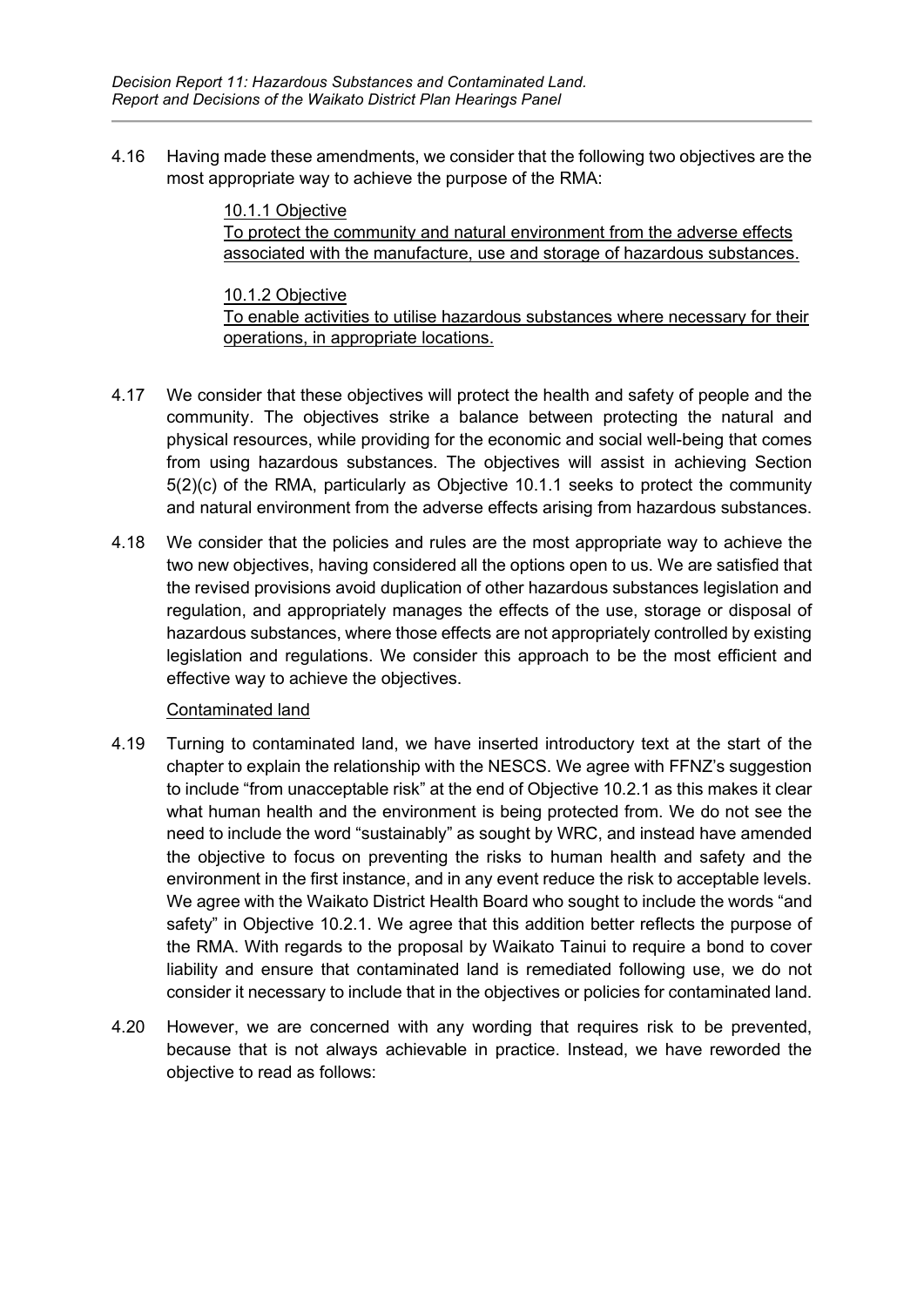#### **10.2.1 Objective – Contaminated land**

- (a) The subdivision, use and development of contaminated land is managed to prevent, as far as possible, and, in any event reduce to acceptable levels, the risks to human health and safety and the environment.
- 4.21 We have made a number of amendments to Policy 10.2.2 in response to submissions as follows:
	- a. Recognising that remediation is a form of management of contaminated land in clause (a);
	- b. Given the NESCS covers preliminary site investigations, we agree with the amendments sought by WRC to refer to "actually or potentially" contaminated land. For similar reasons we have recognised preliminary site investigations as a management approach;
	- c. Recognition of the potential adverse effects on human health "and safety" to better reflect section 5 of the RMA;
	- d. We agree with WRC that the policy would benefit from an additional clause requiring plans to be prepared in accordance with the Ministry for the Environment's Contaminated Land Management Guidelines; and
	- e. Refined the wording in places to improve clarity.
- 4.22 We agree with Ms Overwater that the recommended amendments to Policy 10.2.2 are more aligned with the NESCS and provide an effective and efficient policy framework that supports the provisions contained within the NES. We consider that the amendments will result in Policy 10.2.2 achieving Objective 10.1.1 in a more appropriate way.

#### **5 Conclusion**

5.1 Having considered the submissions, section 42A reports and evidence presented to us, we are satisfied that the amended provisions for Chapter 10 relating to hazardous substances and contaminated land (as included in **Attachment 1** to this Decision) will provide a more suitable framework than the notified provisions, and more appropriately achieve the purpose of the RMA and give effect to the RPS.

#### **For the Hearings Panel**

Phirmet.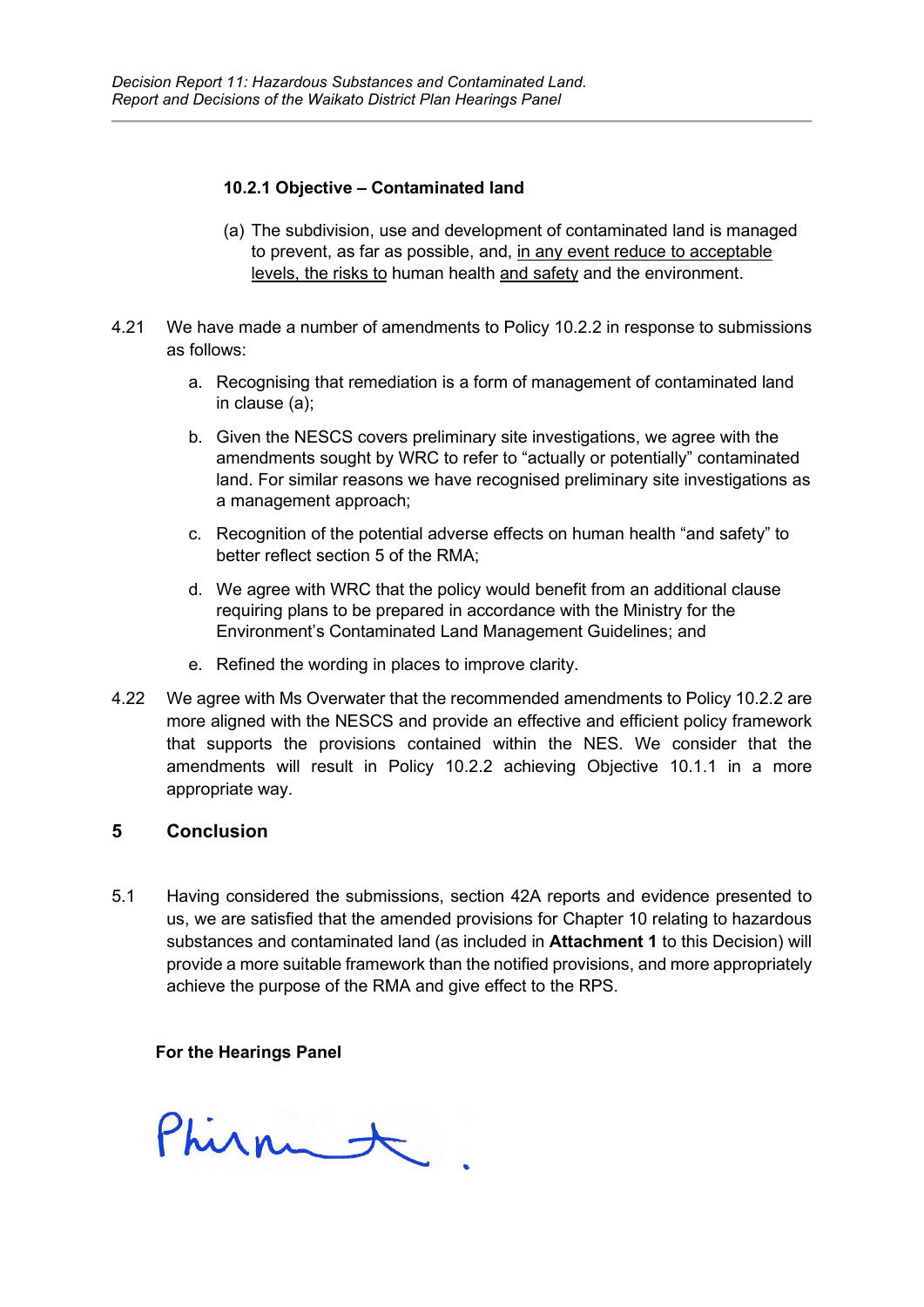**Dr Phil Mitchell, Chair Dated: 17 January 2022**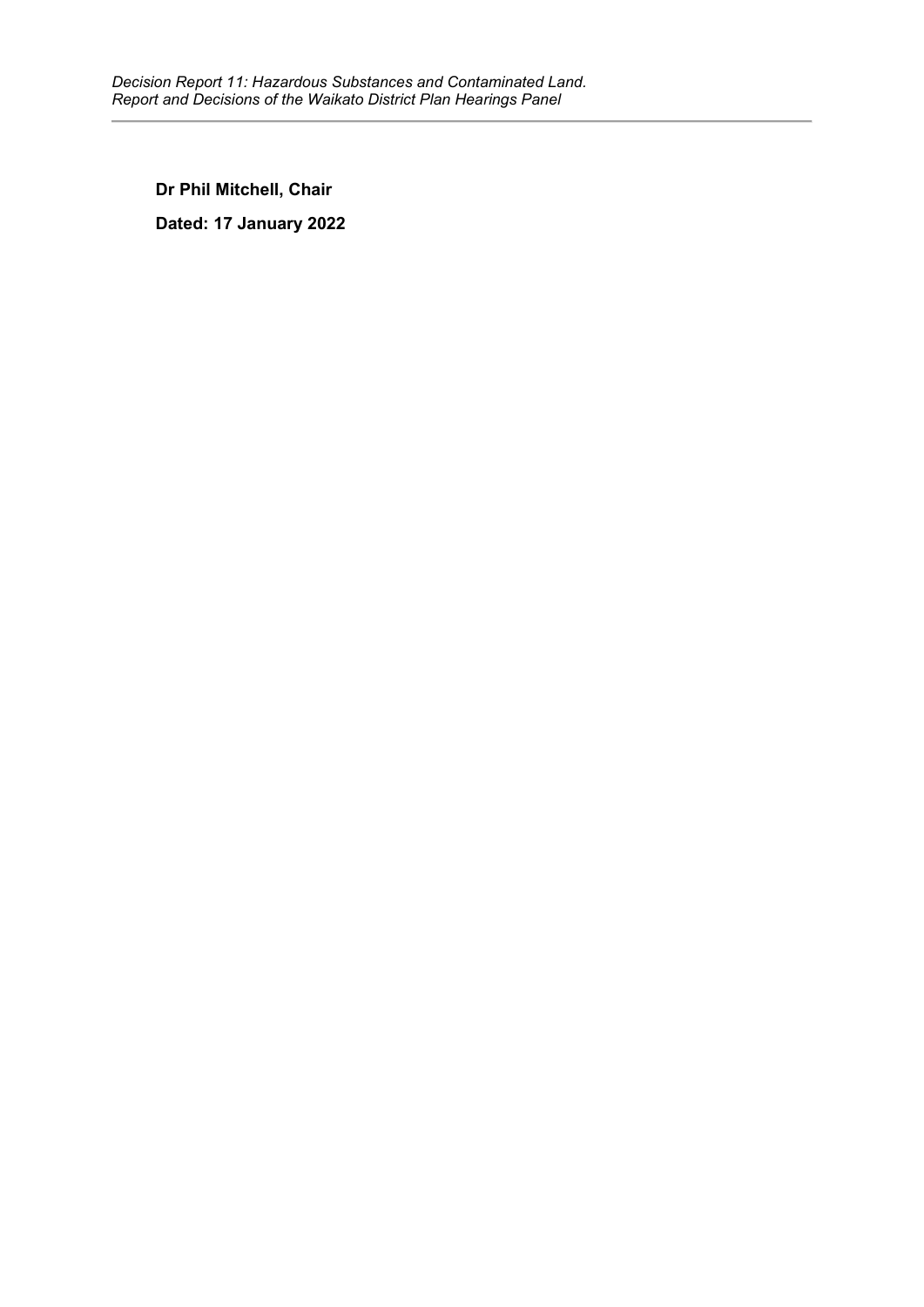## Attachment 1: Amendments to Chapter 10: Hazardous Substances and Contaminated Land

### **10.1 Hazardous Substances**

The use of hazardous substances in New Zealand is primarily managed by the Hazardous Substances and New Organisms Act 1996 (HSNO Act), the Health and Safety at Work Act 2015 (HSW Act) and relevant regulations.

Because the district plan seeks to avoid duplication of requirements and obligations that arise under other legislation and regulations, the provisions of this chapter are designed to manage the effects of use, storage, or disposal of hazardous substances, only to the extent that those effects are not within the ambit of existing legislation and regulations.

#### **10.1.1 Objective**

To protect the community and natural environment from the adverse effects associated with the manufacture, use and storage of hazardous substances.

#### **10.1.2 Objective**

To enable activities to utilise hazardous substances where necessary for their operations, in appropriate locations.

#### **10.1.3 Policy**

Ensure that activities are able to utilise hazardous substances in compliance with relevant regulation as necessary to their operation, without being compromised by 'reverse sensitivity' (that is, by residential or other sensitive activities moving closer and seeking higher amenity levels, including reduced risks from hazardous substances).

#### **10.1.4 Policy**

Ensure that significant hazardous facilities are appropriately sited and managed in order to reduce risks to the environment and community to acceptable levels.

#### **10.1.5 Policy**

Avoid any unnecessary duplication of regulation between the Hazardous Substances and New Organisms Act 1996, the Health and Safety at Work Act 2015 and relevant regulations, and the District Plan.

#### **10.1.1 Objective – Effects of hazardous substances**

(a) Residual risk associated with the storage, use, or disposal of hazardous substances is managed to ensure that the effects on people, property and the environment are acceptable, while recognising the benefits of facilities using hazardous substances.

#### **10.1.2 Policy – Location of new hazardous facilities**

(a) New hazardous facilities minimise the risk to the environment (including people and property) to acceptable levels by:

- (i) Siting new hazardous facilities in appropriate locations that are separated from incompatible activities and environment;
- (ii) Avoid locating near to sensitive land use activities and infrastructure
- (iii) Designing, constructing and operating hazardous facilities in a manner that ensures the adverse effects of the operation or an accidental event involving hazardous substances can be contained within the site; and
- (iv) Disposing hazardous wastes to authorised disposal or treatment facilities that have appropriate management systems in place.